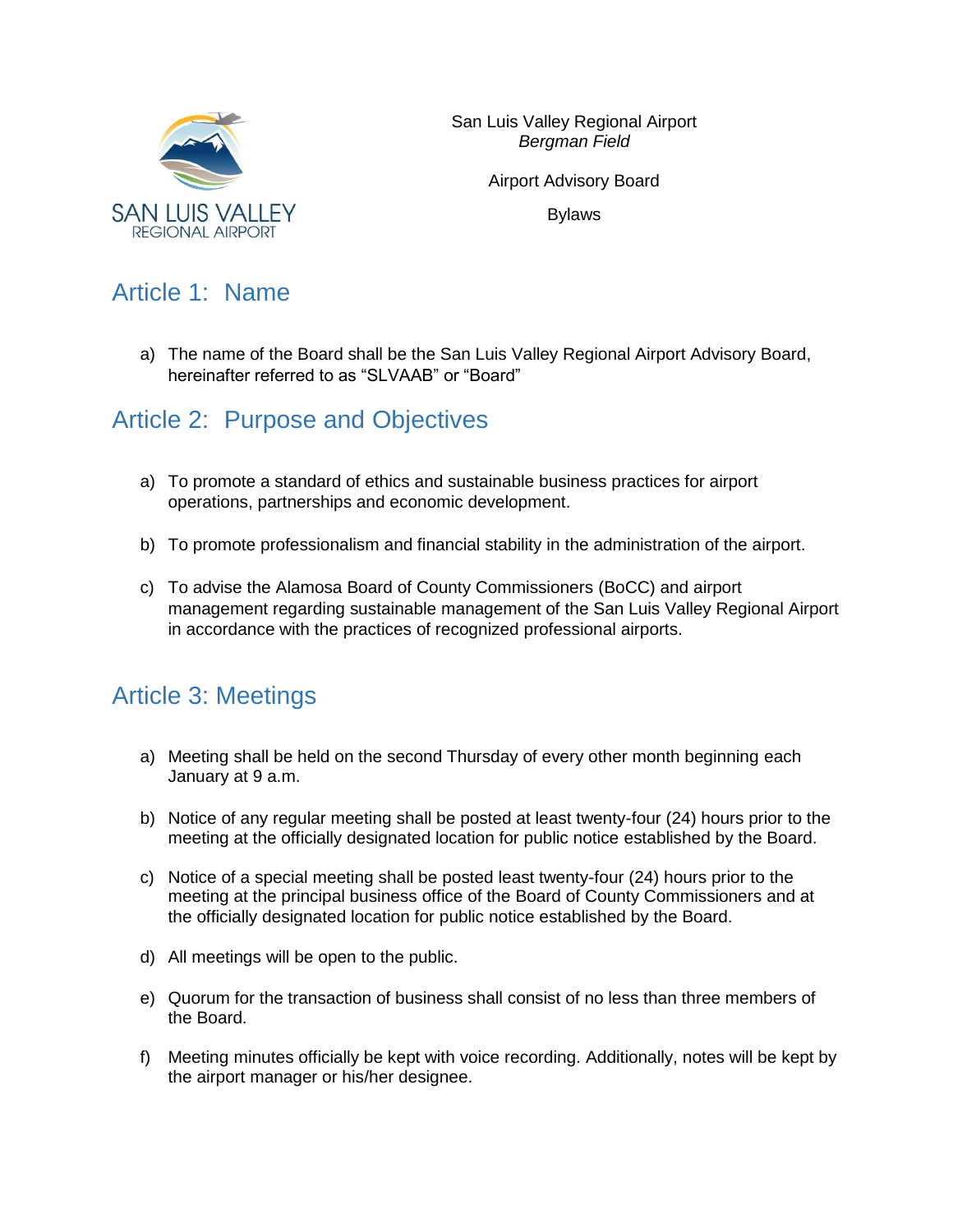# Article 4: Membership

- a) All members shall have a stake in the strengthening and development of the San Luis Valley.
- b) The Board shall be composed of five (5) voting members. All members will be designated by the Alamosa County BoCC.
- c) Members should have knowledge in at least one of the following fields: commercial aviation; general aviation; airport development; business; finance or marketing.
- d) Initial terms of membership shall be 3 years for 3 members of the board. The remaining 2 members will have initial terms of 2 years.
- e) Following the initial membership terms, all members will have regular terms of membership for three (3) years.
- f) All members shall serve without compensation for their services.

### Article 5: Officers

- a) Officers of the Board shall be the Chairman and Vice Chairman.
- b) Officers shall be elected at the first regular Board meeting in January.
- c) Officers shall hold office for one year and are eligible for reelection.
- d) All Officer terms end at the close of the calendar year.

#### Article 6: Duties

- a) Chairperson—call regular session meetings to order and approve the agenda. The Chairperson is responsible for presenting to the BoCC at least once annually.
- b) Vice Chairperson—will serve in the absence of the Chairperson.
- c) Airport Manager—is a non-voting member of the Board. He/she shall prepare and submit the agenda to Board members prior to each meeting.
- d) SLVAAB